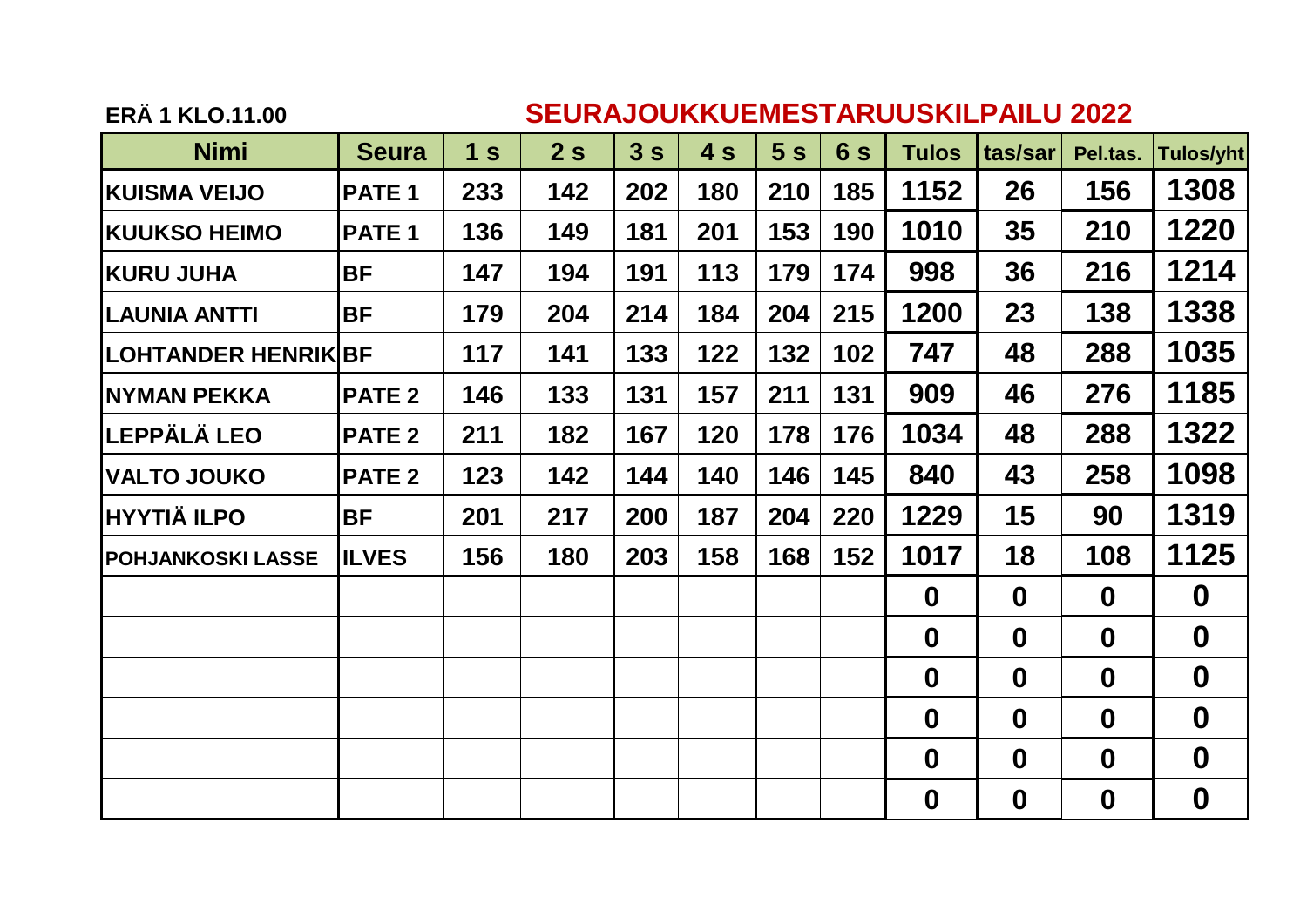### **ERÄ 2 KLO.13.30 SEURAJOUKKUEMESTARUUSKILPAILU 2022**

| <b>Nimi</b>                  | <b>Seura</b>      | 1 <sub>s</sub> | 2s  | 3s  | 4s  | 5s  | 6s  | <b>Tulos</b>     | tas/sar          | Pel.tas.         | <b>Tulos/yht</b> |
|------------------------------|-------------------|----------------|-----|-----|-----|-----|-----|------------------|------------------|------------------|------------------|
| <b>KOIVISTO ESKO</b>         | PATE <sub>1</sub> | 200            | 231 | 172 | 193 | 212 | 160 | 1168             | 23               | 138              | 1306             |
| <b>RUOHTULA SIMO</b>         | PATE <sub>1</sub> | 159            | 176 | 177 | 168 | 192 | 216 | 1088             | 35               | 210              | 1298             |
| <b>SALOMAA RITVA</b>         | <b>PATE 2</b>     | 152            | 114 | 123 | 128 | 124 | 174 | 815              | 48               | 288              | 1103             |
| <b>VANNE AULI</b>            | <b>ILVES</b>      | 155            | 171 | 169 | 174 | 159 | 152 | 980              | 39               | 234              | 1214             |
| <b>PENDOLIN RAIMO</b>        | <b>ILVES</b>      | 181            | 183 | 165 | 191 | 174 | 135 | 1029             | 33               | 198              | 1227             |
| <b>SALMINEN TAUNO</b>        | <b>JOUS-77</b>    | 123            | 145 | 158 | 133 | 163 | 145 | 867              | 29               | 174              | 1041             |
| <b>KURVINEN MATTI</b>        | <b>JOUS-77</b>    | 182            | 195 | 202 | 203 | 177 | 168 | 1127             | 30               | 180              | 1307             |
| <b>SAARINEN OSMO</b>         | <b>JOUS-77</b>    | 127            | 189 | 188 | 208 | 147 | 160 | 1019             | 40               | 240              | 1259             |
| <b>MANNINEN REIJO</b>        | <b>JOUS-77</b>    | 232            | 170 | 153 | 177 | 163 | 155 | 1050             | 32               | 192              | 1242             |
| <b>PARKKONEN OLAVI</b>       | <b>JOUS-77</b>    | 167            | 180 | 182 | 162 | 156 | 203 | 1050             | 42               | 252              | 1302             |
| <b>MATTILA PEKKA</b>         | <b>JOUS-77</b>    | 171            | 174 | 182 | 144 | 155 | 133 | 959              | 32               | 192              | 1151             |
| <b>LAAKKONEN JOUKO ILVES</b> |                   | 168            | 188 | 160 | 201 | 181 | 151 | 1049             | 30               | 180              | 1229             |
|                              |                   |                |     |     |     |     |     | $\boldsymbol{0}$ | $\boldsymbol{0}$ | $\boldsymbol{0}$ | $\boldsymbol{0}$ |
|                              |                   |                |     |     |     |     |     | $\boldsymbol{0}$ | $\boldsymbol{0}$ | $\boldsymbol{0}$ | $\boldsymbol{0}$ |
|                              |                   |                |     |     |     |     |     | $\boldsymbol{0}$ | $\bf{0}$         | $\mathbf 0$      | $\boldsymbol{0}$ |
|                              |                   |                |     |     |     |     |     | $\boldsymbol{0}$ | $\boldsymbol{0}$ | $\boldsymbol{0}$ | $\boldsymbol{0}$ |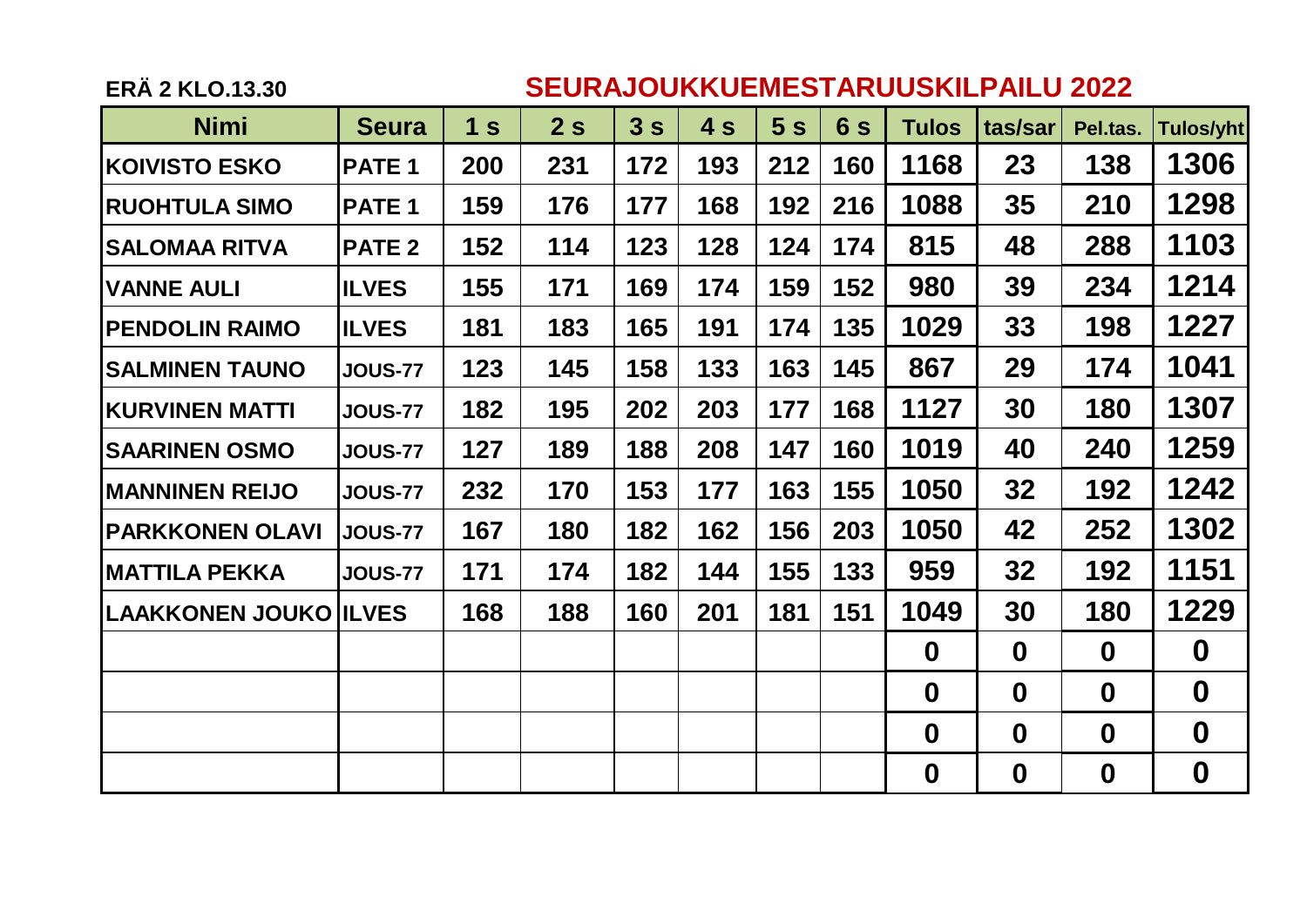### **ERÄ 3 KLO.16.00 SEURAJOUKKUEMESTARUUSKILPAILU 2022**

| <b>Nimi</b>                   | <b>Seura</b>      | 1 <sub>s</sub> | 2s  | 3s  | 4s  | 5s  | 6s  | <b>Tulos</b>     | tas/sar          | Pel.tas.         | <b>Tulos/yht</b> |
|-------------------------------|-------------------|----------------|-----|-----|-----|-----|-----|------------------|------------------|------------------|------------------|
| <b>LAAKSONEN ARI</b>          | PATE <sub>1</sub> | 181            | 169 | 213 | 165 | 150 | 224 | 1102             | 29               | 174              | 1276             |
| <b>TUUKKANEN TUOMO HEITTO</b> |                   | 139            | 139 | 118 | 156 | 126 | 154 | 832              | 48               | 288              | 1120             |
| <b>TAMMINEN RISTO</b>         | <b>HEITTO</b>     | 169            | 138 | 191 | 164 | 165 | 192 | 1019             | 38               | 228              | 1247             |
| <b>RUOTSALAINEN KIMMO</b>     | <b>HEITTO</b>     | 156            | 211 | 176 | 195 | 141 | 183 | 1062             | 48               | 288              | 1350             |
| <b>VIRTANEN SEPPO</b>         | <b>HEITTO</b>     | 157            | 157 | 194 | 156 | 169 | 221 | 1054             | 30               | 180              | 1234             |
| <b>HAAJANEN ANNE</b>          | <b>HEITTO</b>     | 187            | 143 | 136 | 144 | 166 | 123 | 899              | 48               | 288              | 1187             |
| <b>TUOMINEN ANNELI</b>        | <b>HEITTO</b>     | 153            | 88  | 126 | 144 | 101 | 135 | 747              | 48               | 288              | 1035             |
| <b>REPO PEKKA</b>             | PATE <sub>1</sub> | 158            | 140 | 171 | 165 | 163 | 178 | 975              | 36               | 216              | 1191             |
| <b>LAAKSONEN JOHANNA</b>      | <b>PATE 2</b>     | 149            | 144 | 121 | 134 | 122 | 149 | 819              | 48               | 288              | 1107             |
| <b>HEISKANEN KARI</b>         | <b>ILVES</b>      | 188            | 149 | 168 | 159 | 145 | 169 | 978              | 30               | 180              | 1158             |
| <b>NIKANDER MATTI</b>         | <b>ILVES</b>      | 165            | 179 | 193 | 168 | 190 | 146 | 1041             | 22               | 132              | 1173             |
|                               |                   |                |     |     |     |     |     | $\mathbf 0$      | $\boldsymbol{0}$ | $\boldsymbol{0}$ | $\boldsymbol{0}$ |
|                               |                   |                |     |     |     |     |     | $\boldsymbol{0}$ | $\mathbf 0$      | $\mathbf 0$      | $\boldsymbol{0}$ |
|                               |                   |                |     |     |     |     |     | $\boldsymbol{0}$ | $\boldsymbol{0}$ | $\boldsymbol{0}$ | $\boldsymbol{0}$ |
|                               |                   |                |     |     |     |     |     | $\boldsymbol{0}$ | $\bf{0}$         | $\mathbf 0$      | $\boldsymbol{0}$ |
|                               |                   |                |     |     |     |     |     | $\boldsymbol{0}$ | $\boldsymbol{0}$ | $\boldsymbol{0}$ | $\boldsymbol{0}$ |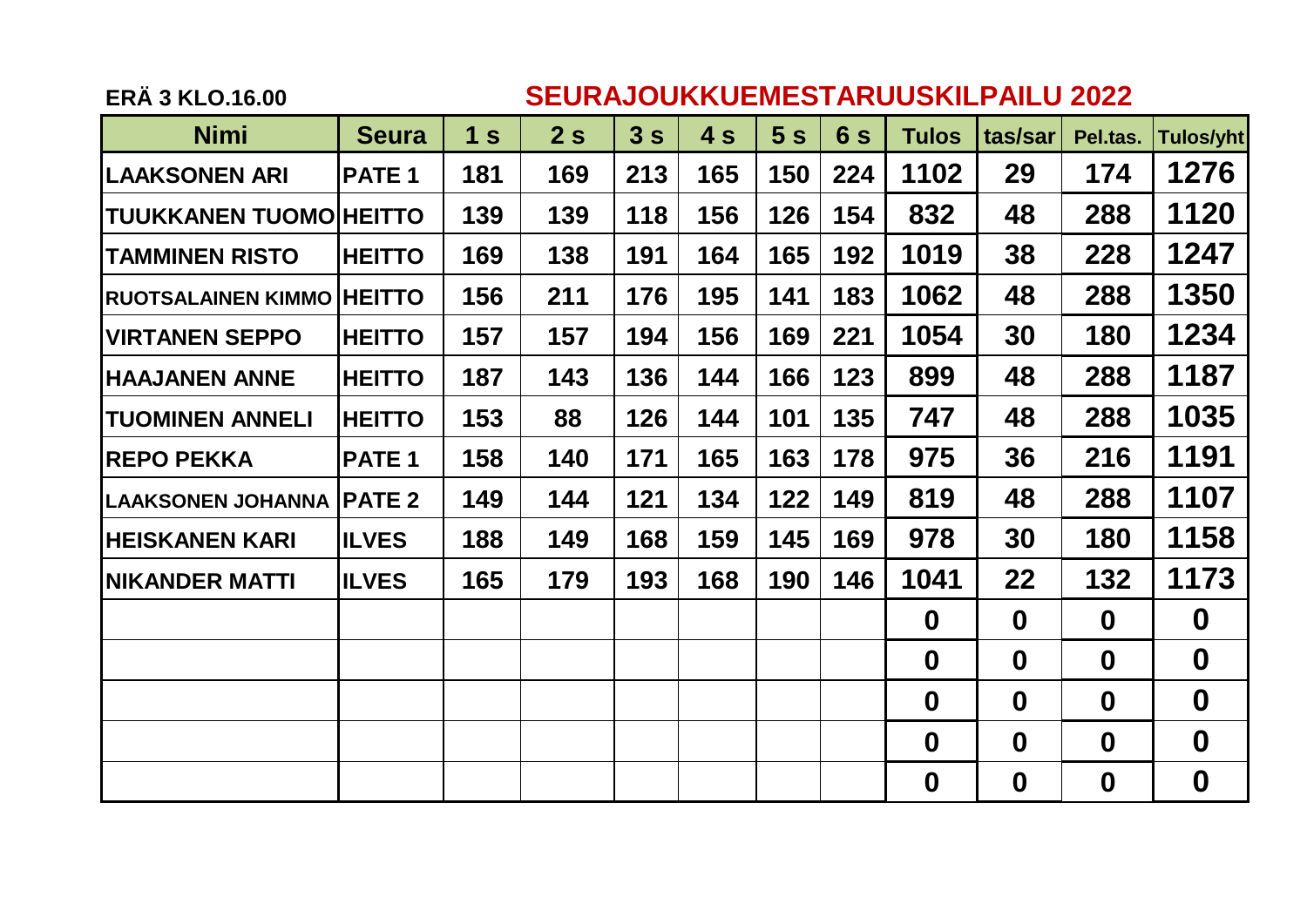## **ERÄ 4 KLO.19.30 SEURAJOUKKUEMESTARUUSKILPAILU 2022**

| <b>Nimi</b>           | <b>Seura</b>  | 1 <sub>s</sub> | 2s  | 3s  | 4s  | 5s  | 6s  | <b>Tulos</b>     | tas/sar          | Pel.tas.         | Tulos/yht        |
|-----------------------|---------------|----------------|-----|-----|-----|-----|-----|------------------|------------------|------------------|------------------|
| <b>PYLKKÄNEN MIKA</b> | <b>BF</b>     | 169            | 191 | 208 | 168 | 171 | 182 | 1089             | 15               | 90               | 1179             |
| <b>IKONEN MIKKO</b>   | <b>BF</b>     | 168            | 224 | 172 | 216 | 182 | 169 | 1131             | 26               | 156              | 1287             |
| <b>KOKKONEN ARI</b>   | <b>PATE 2</b> | 154            | 150 | 147 | 177 | 209 | 171 | 1008             | 48               | 288              | 1296             |
|                       |               |                |     |     |     |     |     | $\boldsymbol{0}$ | $\boldsymbol{0}$ | $\boldsymbol{0}$ | $\boldsymbol{0}$ |
|                       |               |                |     |     |     |     |     | $\boldsymbol{0}$ | $\boldsymbol{0}$ | $\boldsymbol{0}$ | $\boldsymbol{0}$ |
|                       |               |                |     |     |     |     |     | $\boldsymbol{0}$ | $\boldsymbol{0}$ | $\boldsymbol{0}$ | $\boldsymbol{0}$ |
|                       |               |                |     |     |     |     |     | $\boldsymbol{0}$ | $\boldsymbol{0}$ | $\boldsymbol{0}$ | $\boldsymbol{0}$ |

# **Lopputulokset**

| Pate 1         |      | 7599 211.08 |
|----------------|------|-------------|
| ВF             | 7372 | 204,78      |
| <b>Jous-77</b> | 7302 | 202,83      |
| Heitto         | 7173 | 199,25      |
| <b>Ilves</b>   | 7126 | 197.94      |
| Pate 2         | 7111 | 197,53      |